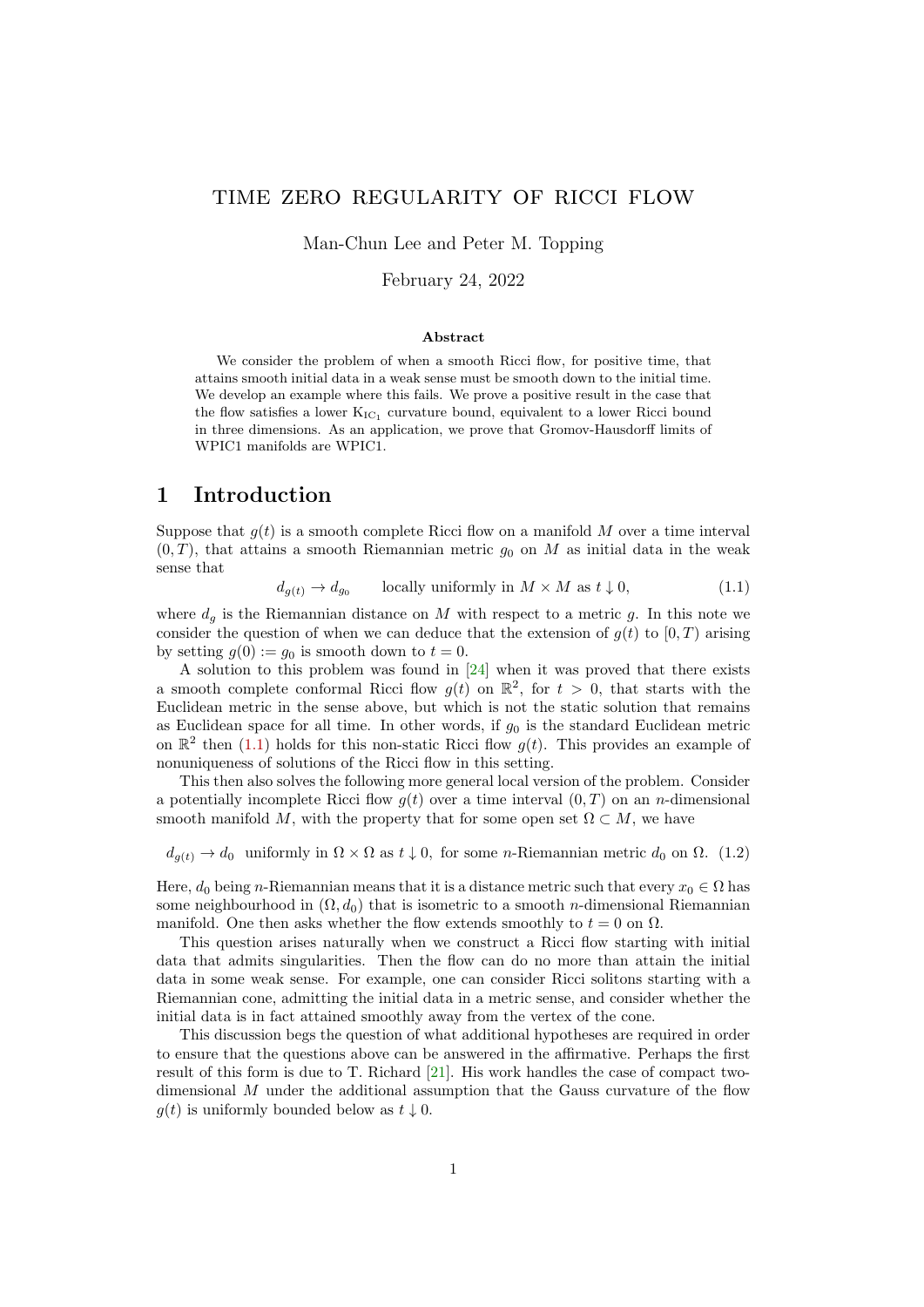<span id="page-1-0"></span>**Theorem 1.1** (Implied by [\[21,](#page-8-1) Proposition 3.1.4]). Suppose  $(M, g_0)$  is a closed Riemannian surface and  $g(t)$  is a smooth Ricci flow on M for  $t \in (0,T)$  with curvature uniformly bounded below, and with the property that [\(1.1\)](#page-0-0) holds. Then if we define  $g(0) := g_0$  we *obtain an extended Ricci flow that is smooth on*  $[0, T)$ .

Without the assumption that the curvature is bounded below the result fails, as seen by a minor modification of the example of the second author and Yin given in [\[24\]](#page-8-0).

More recently, the question in general dimension was considered by A. Deruelle, F. Schulze and M. Simon [\[7\]](#page-7-0). They proved that if one assumes both a uniform lower Ricci curvature bound (analogous to the lower Gauss curvature bound of Theorem [1.1\)](#page-1-0) and an upper curvature bound of the form  $\left|\text{Rm}\right|_{q(t)} \leq C/t$ , then one can deduce time zero regularity.

<span id="page-1-2"></span>**Theorem 1.2** (Implied by [\[7,](#page-7-0) Theorem 1.6]). Suppose  $g(t)$  is a smooth (possibly incomplete) Ricci flow on M for  $t \in (0,T)$  satisfying for some  $C < \infty$  that

<span id="page-1-3"></span>1. Ric  $\geq -C$  and

<span id="page-1-4"></span>2.  $|\text{Rm}|_{g(t)} \le C/t$ .

and with the property that [\(1.2\)](#page-0-1) holds for some  $\Omega \subset M$ . Then on  $\Omega$  we can extend  $g(t)$ to a smooth Ricci flow on the time interval  $[0, T)$ .

The theorem above, unlike [\[7,](#page-7-0) Theorem 1.6], does not explicitly assume that any time t balls are compactly contained in M or  $\Omega$ . However, we can deduce such a statement from the distance convergence of assumption [\(1.2\)](#page-0-1), as clarified in Remark [3.1.](#page-4-0)

The work of Deruelle-Schulze-Simon has prompted the question of whether merely the upper  $C/t$  curvature bound is sufficient to deduce the conclusion of smoothness of the flow at time  $t = 0$  (cf. [\[7,](#page-7-0) Problem 1.1] and [7, Problem 1.8]). Our first result is that the example of [\[24\]](#page-8-0) already disproves this.

**Theorem 1.3** (Extends [\[24\]](#page-8-0)). There exists a Ricci flow  $g(t)$  on  $\mathbb{R}^2$ , for  $t > 0$ , achieving the standard Euclidean metric  $g_0$  on  $\mathbb{R}^2$  as initial data in the sense of [\(1.1\)](#page-0-0), which satisfies the curvature estimate  $|K_{g(t)}| \leq \frac{1}{2t}$  for all  $t \in (0,T)$ , but which is not the static Ricci flow  $q(t) \equiv q_0$ .

The flow  $g(t)$  arises by evolving the Radon measure  $\mu_{g_0} + \mathcal{H}^1 \llcorner L$ , where  $\mu_{g_0}$  is the Lebesgue measure and  $L = \{0\} \times \mathbb{R}$  is the y-axis in  $\mathbb{R}^2$ , using the existence theory of [\[24\]](#page-8-0). The novelty compared with  $[24]$  is that the we are demonstrating that the resulting flow satisfies a curvature bound of the form  $|\text{Rm}|_{g(t)} \leq C/t$ , even with an explicit constant. Note that the scalar curvature lower bound of B.L. Chen [\[5\]](#page-7-1) tells us that  $K \ge -\frac{1}{2t}$  for any complete Ricci flow on any surface. We prove in this note the analogous upper bound that

$$
K \le \frac{1}{2t},
$$

not just for the flow above but for any complete flow on  $\mathbb{R}^2$  that is invariant under vertical translations.

<span id="page-1-1"></span>**Theorem 1.4.** Suppose that  $g(t) = u(x,t)(dx^2 + dy^2)$  is any complete Ricci flow on  $\mathbb{R}^2$ , for  $t \in (0, T)$ , whose conformal factor is independent of y. Then

$$
|K_{g(t)}| \leq \frac{1}{2t}.
$$

Without the hypothesis that  $u$  is independent of  $y$ , the curvature can even be unbounded for some or all time [\[9,](#page-7-2) [10\]](#page-7-3). The explicit upper and lower bounds for the curvature given in Theorem [1.4](#page-1-1) are both sharp. Indeed, both bounds are sharp at every time  $t > 0$  in the non-gradient expanding Ricci soliton starting with the Radon measure  $2\pi\mathcal{H}^1\llcorner L$ , discovered in [\[24\]](#page-8-0), whose conformal factor is given explicitly as

$$
u(x,t) = \frac{2t}{t^2 + x^2}.
$$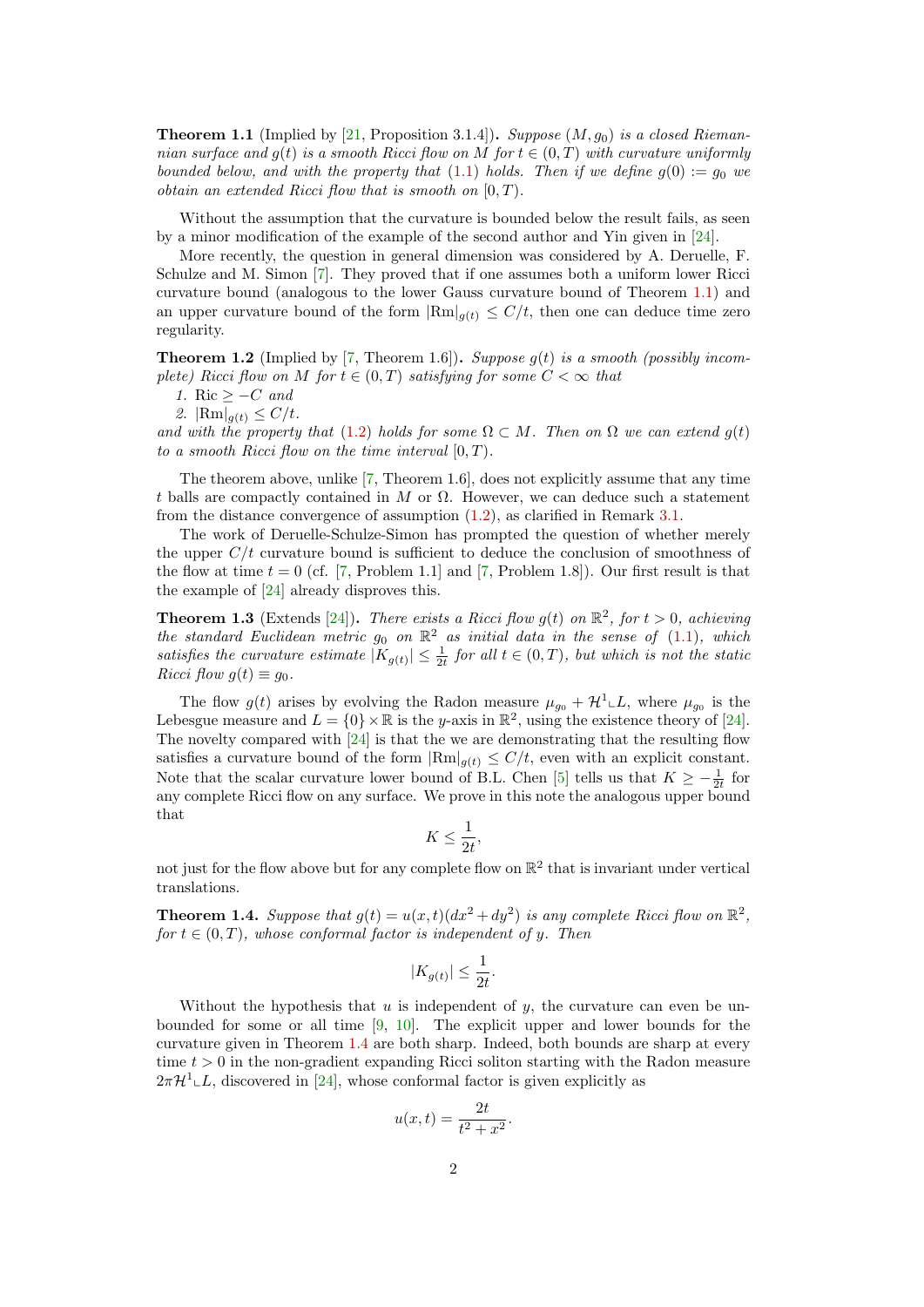We prove Theorem [1.4](#page-1-1) in Section [2.](#page-3-0)

Returning to Theorem [1.2](#page-1-2) of Deruelle-Schulze-Simon, having disproved that condition [\(1\)](#page-1-3) can be simply dropped, we ask whether we can drop condition [\(2\)](#page-1-4) instead. We have already noted that a result of this form holds in dimension two, owing to Theorem [1.1.](#page-1-0) It turns out that in dimension three this is also true, even locally. We will state and prove this assertion in greater generality below, but the idea of proof is as follows: A uniform lower Ricci bound, coupled with the weak attainment of the initial data, is already enough to rule out volume collapsing of the flow. This is then enough to deduce the  $|\text{Rm}|_{q(t)} \leq C/t$  curvature decay over short time periods, and hence reduce to the case of Deruelle-Schulze-Simon. In higher dimensions it remains open whether condition [\(2\)](#page-1-4) of Theorem [1.2](#page-1-2) can be dropped. However, we demonstrate in Section [3](#page-4-1) that the argument above remains valid if we replace the uniform Ricci lower bound hypothesis by a lower bound on a different type of averaging of sectional curvatures that coincides with a lower bound on the Ricci curvature in three dimensions and is stronger in dimension four and higher. More precisely we ask for a uniform lower bound on all complex sectional curvatures corresponding to degenerate 2-planes, which we write  $K_{IC_1} \geq -C$ , and refer to [\[18,](#page-8-2) Sections 1 and 2] for clarification of notation and further details. In the case that  $K_{IC_1} > 0$ , i.e. all these averages are strictly positive, the corresponding curvature condition is known as PIC1. This notion originates in the work of Micallef-Moore [\[19,](#page-8-3) §5] and became famous after its use by Brendle and Schoen in the context of the differentiable sphere theorem [\[4\]](#page-7-4).

The result is then the following theorem, in which no metrics are assumed to be complete.

<span id="page-2-0"></span>**Theorem 1.5.** Suppose  $q(t)$  is a smooth (possibly incomplete) Ricci flow on a smooth manifold M, of dimension at least three, for  $t \in (0,T)$  that satisfies

$$
K_{\mathrm{IC}_1} \geq -\alpha_0 \quad on \ M \times (0,T),
$$

for some  $\alpha_0 > 0$ , and with the property that [\(1.2\)](#page-0-1) holds for some  $\Omega \subset M$ . Then on  $\Omega$  we can extend  $g(t)$  to a smooth Ricci flow on the time interval  $[0, T)$ .

Remark 1.6. Although this theorem is stated for dimension at least three, given a Ricci flow on a surface with Gauss curvature uniformly bounded below such that [\(1.2\)](#page-0-1) holds for some open subset  $\Omega$  of the underlying surface, we can take a Cartesian product with R and apply Theorem [1.5](#page-2-0) to deduce that the flow can be extended smoothly to  $t = 0$  on Ω. This gives a generalisation of Theorem [1.1](#page-1-0) to the noncompact case.

As discussed before Theorem [1.5,](#page-2-0) our method of proof will be to reduce to Theorem [1.2](#page-1-2) of Deruelle-Schulze-Simon.

Time zero regularity results such as Theorem [1.5](#page-2-0) have applications beyond the theory of Ricci flow itself. We consider now what it says about the preservation of curvature conditions under Gromov-Hausdorff convergence. We say a manifold is WPIC1 (weakly PIC1) if  $K_{IC_1} \geq 0$  throughout.

<span id="page-2-1"></span>**Theorem 1.7.** For  $n \geq 3$ , suppose that  $(M_i, g_i)$  is a sequence of (not necessarily complete) n-dimensional WPIC1 Riemannian manifolds such that for all i we have  $x_i \in M_i$ and  $B_{g_i}(x_i,1) \subset\subset M_i$ . Suppose that  $(B_{g_i}(x_i,1), d_{g_i})$  converges in the Gromov-Hausdorff sense to an n-Riemannian limit. Then this limit is WPIC1.

Note that because the Gromov-Hausdorff limit in the theorem above is  $n$ -Riemannian, we have no problem making unambiguous sense of it being WPIC1.

There are a number of well-known prior results establishing that non-negativity of certain types of curvature are preserved under Gromov-Hausdorff convergence. The theory of Alexandrov spaces deals with the case of nonnegative sectional curvature, while the theory of optimal transportation can handle nonnegative Ricci curvature in arbitrary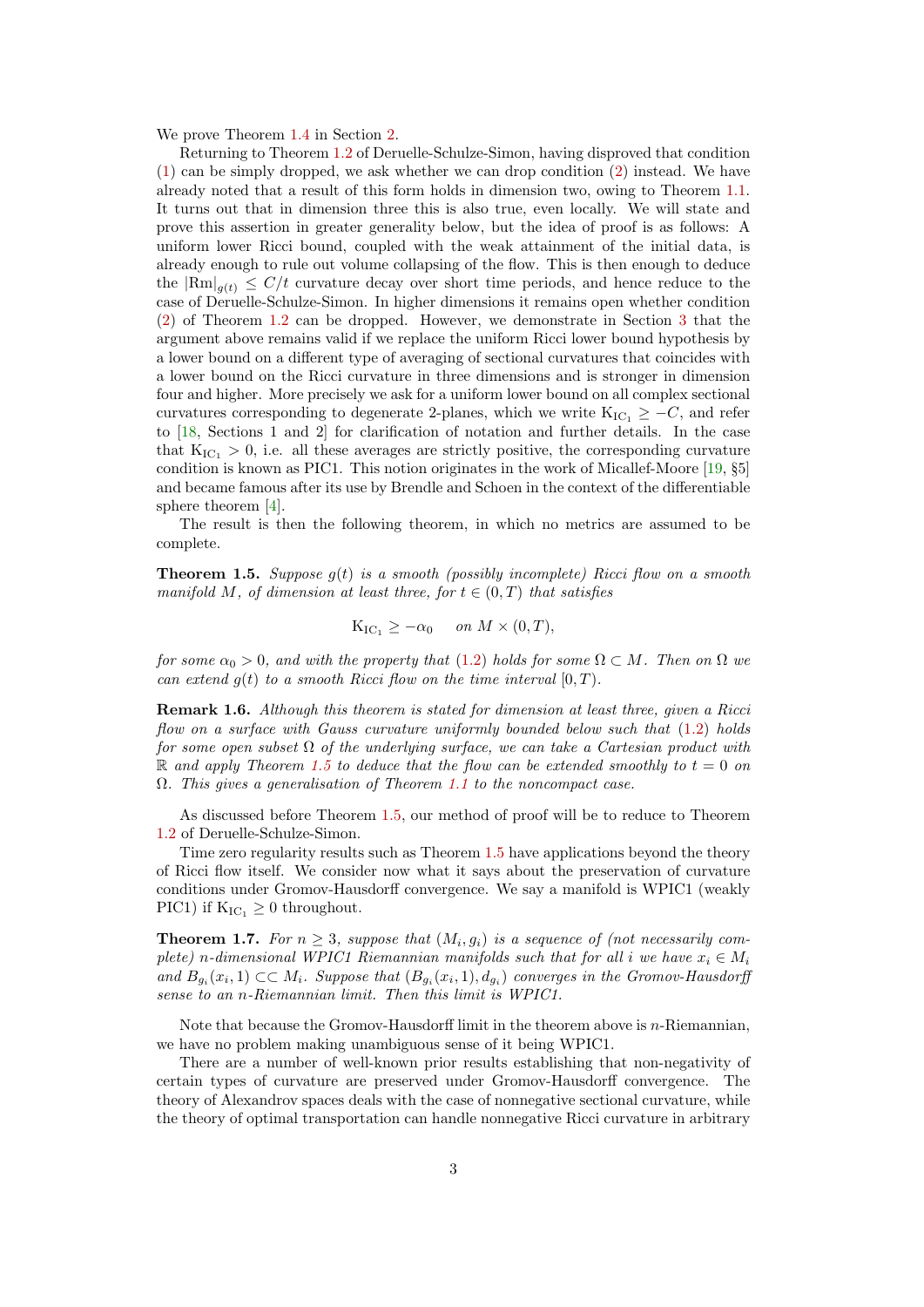dimension. Nonnegativity of scalar curvature is not preserved under Gromov-Hausdorff convergence (see also [\[16\]](#page-8-4)).

We will give the proof of Theorem [1.7](#page-2-1) in Section [4.](#page-5-0) The strategy we adopt is to construct a local Ricci flow starting with some neighbourhood of an arbitrary point in the n-Riemannian limit as initial data, and to show that this flow almost preserves the  $K_{\mathrm{IC}_1}$  lower bound. By the time zero regularity of Theorem [1.5](#page-2-0) the flow extends smoothly down to time zero, and so the initial data inherits the  $K_{IC_1}$  lower bounds of the flow. Slight variants of this strategy are possible, all reducing to the regularity theory of Deruelle-Schulze-Simon. It is interesting to compare the general strategy with Bamler's proof  $[2]$  of the preservation of scalar curvature lower bounds under  $C^0$  convergence of metric tensors.

Acknowledgements: PT was supported by EPSRC grant EP/T019824/1.

# <span id="page-3-0"></span>2 Curvature decay of symmetric Ricci flows on  $\mathbb{R}^2$

In this section we prove Theorem [1.4.](#page-1-1)

We have already commented that the lower bound  $K \geq -\frac{1}{2t}$  is already known. We prove the upper bound  $K \leq \frac{1}{2t}$  using the notion of pressure that is widely used in the study of the porous medium equation and the fast diffusion equation. The calculations we make are close to, for example, those in the work of Esteban-Rodriguez-Vazquez [\[8\]](#page-7-6), and the general idea can be traced back to [\[1\]](#page-7-7). A notable departure from the existing theory of the logarithmic fast diffusion equation is that we do not make any boundedness assumptions on  $u$ , nor growth or decay conditions at spatial infinity. In Theorem [1.4,](#page-1-1) all such possible conditions are replaced by the geometric assumption that the flow is complete. The improvements here are possible because we deviate substantially from the earlier literature in our application of the maximum principle, taking a geometric approach and implicitly using the remarkable properties of the distance function and its evolution under Ricci flow.

*Proof of Theorem [1.4.](#page-1-1)* Under the Ricci flow, the conformal factor u of a metric  $u(dx^2 +$  $dy^2$ ) evolves under the equation  $u_t = \Delta \log u$ . Because of the symmetry of the flow in this theorem, the conformal factor can be viewed as a solution  $u: \mathbb{R} \times (0,T) \to (0,\infty)$  to the equation

$$
u_t = (\log u)_{xx}.
$$

A short calculation confirms that  $w := \frac{1}{u}$ , which coincides with the so-called pressure up to a sign, solves the equation

$$
w_t = w.w_{xx} - (w_x)^2.
$$

The quantity  $q := w_{xx}$  then satisfies the equation

$$
q_t = [w_t]_{xx}
$$
  
=  $[wq - (w_x)^2]_{xx}$   
=  $w.q_{xx} + 2w_xq_x + q^2 - (2q_xw_x + 2q^2)$   
=  $w.q_{xx} - q^2$ . (2.1)

Forgetting the symmetry of the flow, and viewing q as a function on the whole of  $\mathbb{R}^2$  ×  $(0, T)$  that is independent of y, this amounts to

$$
q_t = \Delta_g q - q^2,
$$

where  $\Delta_g$  is the Laplace-Beltrami operator associated with  $g(t)$ .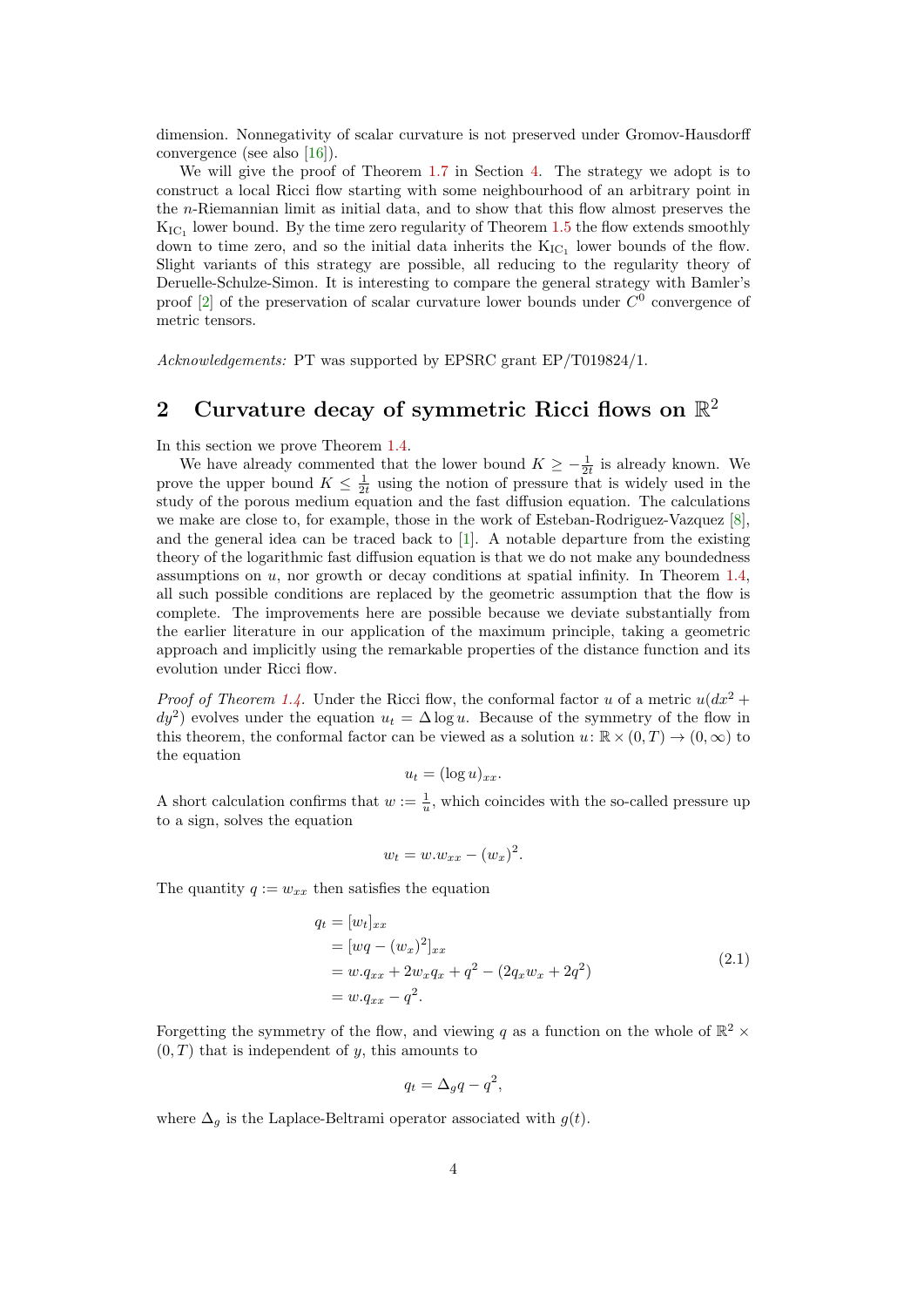Formally, one might then try to make a comparison with the function  $t \mapsto 1/t$ , which solves the ODE  $q_t = -q^2$ , to deduce that  $q \leq 1/t$ . But one must worry about the validity of such a comparison when so little is known about the behaviour of  $q$  at spatial infinity. To avoid this problem we must appeal to the special properties of the Riemannian distance function under Ricci flow that were discovered by Perelman [\[20\]](#page-8-5). He showed how to use these to construct useful time-dependent cut-off functions, and B.-L. Chen [\[5\]](#page-7-1) invoked this idea when proving his scalar curvature estimates that were alluded to earlier. The key idea of Chen's argument was distilled into the following result by Huang, Tam, Tong and the first author.

**Lemma 2.1** (Special case of [\[13,](#page-7-8) Lemma 5.1]). Suppose that  $g(t)$  is a complete Ricci flow on a manifold M of general dimension, for  $t \in (0,T)$ . Suppose that  $q : M \times (0,T) \to \mathbb{R}$ is a smooth function satisfying

$$
q_t \le \Delta_g q - \alpha q^2,
$$

for some  $\alpha > 0$ . Then

 $q(x,t) \leq \frac{1}{t}$ αt

throughout  $M \times (0,T)$ .

Applying this lemma in our situation then implies the desired bound  $q(x,t) \leq \frac{1}{t}$ . But a calculation shows that

$$
2K = -\frac{1}{u} |(\log u)_x|^2 + q
$$
  
\n
$$
\le q \le \frac{1}{t},
$$
\n(2.2)

which concludes the proof of the theorem.

**Remark 2.2.** There is an alternative proof available of Theorem [1.4,](#page-1-1) albeit with a nonexplicit constant in the curvature estimate, using a more geometric approach. It turns out that any complete Riemannian metric of the form  $u(x)(dx^2 + dy^2)$ , i.e. with conformal factor independent of y, enjoys a positive lower bound on its volume ratio at all scales. This alone is enough to obtain  $C/t$  decay of curvature using an approach similar to that discussed in Section [3.](#page-4-1)

# <span id="page-4-1"></span>3 Time zero regularity in the presence of an  $IC<sub>1</sub>$  lower bound

In this section we prove Theorem [1.5](#page-2-0) by reducing the problem to the case covered by Theorem [1.2](#page-1-2) of Deruelle-Schulze-Simon. Neither Theorem [1.5](#page-2-0) nor Theorem [1.2](#page-1-2) explicitly assumes that any time t balls are compactly contained in M or  $\Omega$ . However, we can deduce such a statement from the distance convergence of assumption [\(1.2\)](#page-0-1) as we explain in the following remark.

<span id="page-4-0"></span>**Remark 3.1.** With a little care, assumption  $(1.2)$  allows us to compare  $d_0$  balls to  $g(t)$  balls. Suppose  $x_0 \in \Omega$ , and  $r > 0$  is sufficiently small so that  $B_{d_0}(x_0, 2r) \subset\subset \Omega$ . For sufficiently small  $t > 0$ ,  $d_{g(t)}(\cdot, x_0)$  and  $d_0(\cdot, x_0)$  can only differ by at most r on  $B_{d_0}(x_0, 2r)$ , by  $(1.2)$ , and we claim that this implies

$$
B_{g(t)}(x_0,r) \subset B_{d_0}(x_0, 2r).
$$

This needs some care because a point in  $B_{g(t)}(x_0, r)$  does not a priori live in the region where  $d_{g(t)}(\cdot, x_0)$  and  $d_0(\cdot, x_0)$  are close. However, if we could pick  $\tilde{y} \in B_{g(t)}(x_0, r)$  that did not lie in  $B_{d_0}(x_0, 2r)$  then by moving along a path from  $x_0$  to  $\tilde{y}$  of  $g(t)$ -length less than r, we would at some point get to a point  $y \in B_{q(t)}(x_0, r)$  with  $d_0(x_0, y) = 2r$ . But by our assumption on t, this would be a contradiction.

 $\Box$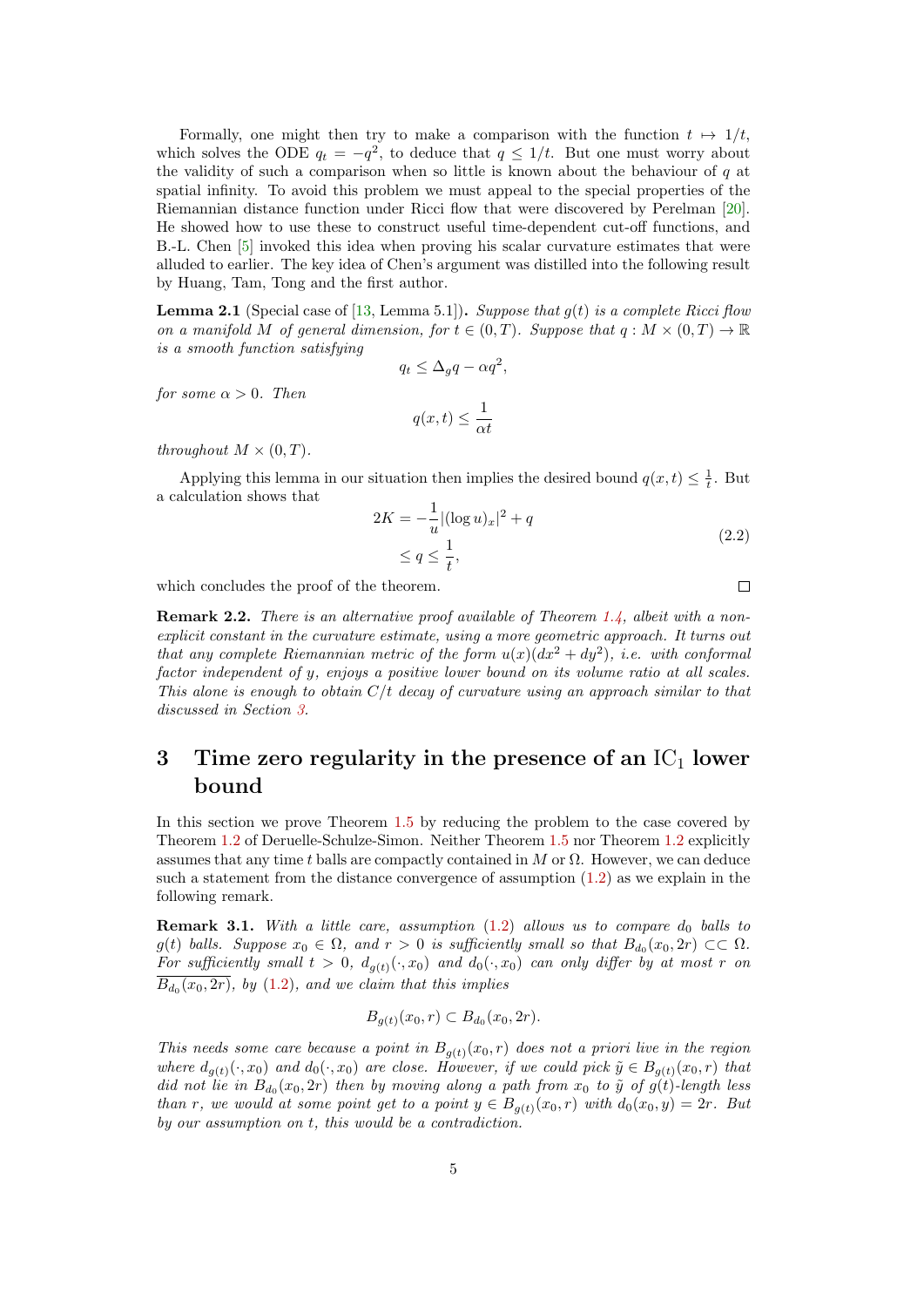Observe also that the distance convergence of assumption [\(1.2\)](#page-0-1) immediately implies that

$$
B_{d_0}(x_0, r/2) \subset B_{g(t)}(x_0, r),
$$

for sufficiently small t, so we have inclusions in both directions.

*Proof of Theorem [1.5.](#page-2-0)* As previously mentioned, the hypothesis  $K_{IC_1} \geq -\alpha_0$  implies a lower Ricci bound Ric  $\geq -C$ , where C depends on  $\alpha_0$  and the dimension of M. In order to apply Theorem [1.2](#page-1-2) we are therefore lacking only a bound of the form  $\left|\text{Rm}\right|_{q(t)} \leq C/t$ .

It suffices to obtain the smooth extension in a neighbourhood of an arbitrary point  $x_0 \in \Omega$ . Pick  $r > 0$  sufficiently small so that  $B_{d_0}(x_0, 2r) \subset\subset \Omega$  and also so that  $B_{d_0}(x_0, 2r)$  is isometric to an *n*-dimensional Riemannian manifold  $(N, h)$  (using the hy-pothesis [\(1.2\)](#page-0-1)) with  $x_0$  corresponding to  $y \in N$ .

By Remark [3.1,](#page-4-0) after possibly reducing  $T > 0$  we may assume that

$$
B_{d_0}(x_0,r/2) \subset B_{g(t)}(x_0,r) \subset B_{d_0}(x_0,2r) \subset\subset \Omega
$$

for every  $t \in (0, T]$ . By the uniform lower Ricci bound, the volume  $Vol_{g(t)}(B_{d_0}(x_0, r/2))$ can only decay exponentially as  $t \downarrow 0$ , and in particular, it has a positive lower bound  $v_0$ independent of how small we take  $t > 0$ . In particular, we find that

$$
VolB_{g(t)}(x_0, r) \ge v_0 > 0
$$

for all  $t \in (0, T]$ .

In the case that M is three-dimensional, we can now apply Lemma 2.1 from  $[22]$ to the Ricci flows  $t \mapsto g(t + \varepsilon)$ , for arbitrarily small  $\varepsilon > 0$ , in order to deduce that  $|\text{Rm}|_{q(t)} \leq C/t$  on  $B_{q(t)}(x_0, r/2)$  over some small time interval  $(0, \hat{T})$  as required. Yi Lai adapted Lemma 2.1 from [\[22\]](#page-8-6) to higher dimensions assuming a lower bound  $K_{\text{IC}_1} \geq -C$ as we have here, using theory of Bamler, Cabezas-Rivas and Wilking [\[3,](#page-7-9) Lemma 4.2]; see [\[14,](#page-7-10) Lemma 3.4].

Either way, we have obtained the required curvature decay on  $B_{q(t)}(x_0, r/2)$ , and hence on  $B_{d_0}(x_0, r/4)$  by Remark [3.1](#page-4-0) (after possibly shortening the time interval) and we can invoke Theorem [1.2](#page-1-2) to establish the required smooth extension to  $t = 0$  near  $\Box$  $x_0$ .

## <span id="page-5-0"></span>4 Gromov-Hausdorff limits of WPIC1 manifolds are WPIC1

In this section we prove Theorem [1.7.](#page-2-1) In the process, we will need to run the Ricci flow locally starting with (subsets of) the approximations  $B_{g_i}(x_i, 1)$  while retaining a lower uniform curvature bound and gaining  $C/t$  decay of the curvature tensor. The existence of such a flow was proved in three dimensions in [\[23\]](#page-8-7), and could also be derived from a combination of [\[11\]](#page-7-11) and [\[22\]](#page-8-6). The proof was extended by Lai [\[14\]](#page-7-10) and Hochard [\[12\]](#page-7-12) to the analogous result in higher dimensions, and the following version of their extensions is a special case of [\[18,](#page-8-2) Theorem 3.3 ].

<span id="page-5-1"></span>**Theorem 4.1.** Given  $n \geq 3$  and  $\alpha_0, \nu_0 > 0$ , there exist  $C, T > 0$  such that if  $(M, g_0, x_0)$ is a smooth pointed Riemannian n-manifold with  $B_{g_0}(x_0, 2) \subset\subset M$ ,  $\text{K}_{\text{IC}_1}(g_0) \geq -\alpha_0$ , and  $\text{VolB}_{g_0}(x_0,1) \geq v_0$ , then there exists a smooth Ricci flow  $g(t)$ ,  $t \in [0,T]$ , on  $B_{g_0}(x_0,1)$ with  $g(0) = g_0$  where defined, such that for all  $t \in (0, T]$  we have

$$
|\text{Rm}|_{g(t)} \leq \frac{C}{t}
$$
 and  $\text{K}_{\text{IC}_1}(g(t)) \geq -C$ 

throughout  $B_{g_0}(x_0, 1)$ , and  $\text{inj}_{g(t)}(x_0) \ge \sqrt{\frac{t}{C}}$ .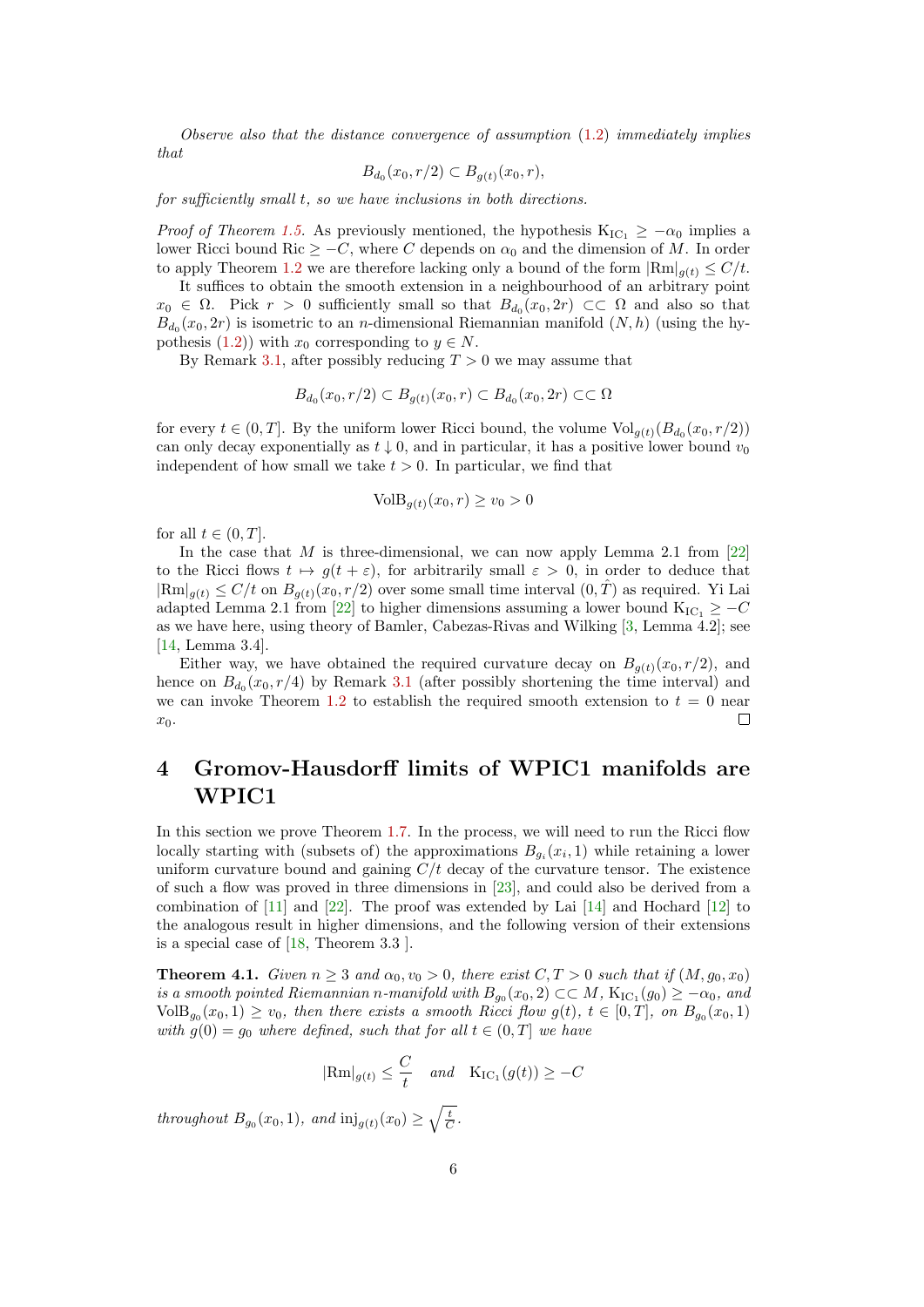*Proof of Theorem [1.7.](#page-2-1)* Suppose we would like to know that  $K_{IC_1} \geq 0$  at an arbitrary point  $\tilde{y}$  in the limit.

By hypothesis, a neighbourhood U of  $\tilde{y}$  within the limit is isometric to an n-dimensional Riemannian manifold  $(N, h)$ . For one such isometry  $\varphi : U \to N$ , define  $y = \varphi(\tilde{y})$ . By taking r > 0 sufficiently small we can be sure both that  $B_h(y, 2r) \subset\subset N$ , and that for all  $z_1, z_2 \in B_h(y, r)$  the distance  $d_h(z_1, z_2)$  is realised by a geodesic lying entirely within  $B_h(y,r)$ .

By adjusting each  $x_i$  to some other points in the original balls  $B_{g_i}(x_i, 1)$  (and possibly omitting finitely many terms) we can then assume that we have balls  $B_{g_i}(x_i, r) \subset\subset M_i$ and pointed Gromov-Hausdorff convergence  $(B_{g_i}(x_i,r), d_{g_i}, x_i) \to (B_h(y,r), d_h, y)$ , and reduce to proving that  $K_{IC_1} \geq 0$  at y. In fact, by rescaling, we may as well assume that  $r=2$ .

Although Theorem [1.7](#page-2-1) does not refer explicitly to volume bounds, each  $(B_{g_i}(x_i, 2), g_i)$ has nonnegative Ricci curvature (implied by WPIC1 in all dimensions  $n \geq 3$ ) and so Colding's volume convergence [\[6\]](#page-7-13) implies that  $\text{VolB}_{g_i}(x_i, 1) \to \text{VolB}_h(y, 1)$  as  $i \to \infty$ . In particular, defining  $v_0 = \frac{1}{2} \text{VolB}_h(y, 1) > 0$  we may assume (after dropping finitely many terms in  $i)$  that

$$
VolB_{g_i}(x_i, 1) \ge v_0 > 0
$$

for all i. Note that Colding's work is phrased in the weaker context of complete manifolds with uniform Ricci lower bounds, but the same techniques can be extended to this more general local situation.

We can apply Theorem [4.1](#page-5-1) to each  $(M_i, g_i, x_i)$  with  $\alpha_0 = 1$  and  $v_0$  as above, to obtain a sequence of Ricci flows  $g_i(t)$  on  $B_{g_i}(x_i, 1)$  with  $g_i(0) = g_i$  where defined, on a common time interval [0, T], such that for all  $t \in (0, T]$  we have

$$
|\text{Rm}|_{g_i(t)} \leq \frac{C}{t}
$$
 and  $\text{K}_{\text{IC}_1}(g_i(t)) \geq -C$ 

throughout  $B_{g_i}(x_i, 1)$ , and  $\text{inj}_{g_i(t)}(x_i) \geq \sqrt{\frac{t}{C}}$ , for some *i*-independent C. The estimates satisfied by these flows then give local compactness, similarly to as in [\[23,](#page-8-7) [17\]](#page-8-8). In particular, after passing to a subsequence and possibly reducing  $T > 0$ , there exists an n-dimensional smooth manifold M and a smooth Ricci flow  $q(t)$  on M for  $t \in (0,T]$ , a point  $x_0 \in M$ , a sequence of smooth maps  $\varphi_i : M \to M_i$  that are diffeomorphic onto their images with  $\varphi_i(x_0) = x_i$ , such that

$$
\varphi_i^*(g_i(t)) \to g(t)
$$

smoothly locally on  $M \times (0,T]$  as  $i \to \infty$  and  $d_{g(t)} \to d_0$  uniformly as  $t \downarrow 0$ , where  $d_0$  is a distance metric such that  $(M, d_0)$  is isometric to a neighbourhood of y in  $(N, h)$ , with the isometry sending  $x_0$  to y. Note that we are happy here if the limit Ricci flow  $(M, g(t))$ corresponds to only a tiny neighbourhood of  $x_i$  in each approximating flow. Indeed, this then allows us to assume that M is a ball in  $\mathbb{R}^n$  and to prove the compactness using only one harmonic coordinate chart for each  $i$ , although we do not need this simplification.

Because the convergence of the flows is smooth, the limit Ricci flow inherits the curvature bound  $K_{IC_1}(g(t)) \geq -C$  and we can apply Theorem [1.5](#page-2-0) in order to deduce that we can smoothly extend  $g(t)$  to the whole time interval  $[0, T]$  by making a suitable definition of  $g(0)$ . Our task then reduces to proving that  $K_{IC_1}(g(0)) \geq 0$  at  $x_0$ . By smoothness, we have so far established that  $K_{\mathrm{IC}_1}(g(0)) \geq -C$  at  $x_0$ .

To show that  $g(0)$  is WPIC1 at  $x_0$ , we need to return to the Ricci flows  $g_i(t)$  and obtain better lower curvature bounds that become uniformly closer to WPIC1 as  $t \downarrow 0$ .

To achieve this we will appeal to Theorem 3.1 of [\[15\]](#page-8-9). That theorem, applied to each  $g_i(t)$  on its domain  $B_{g_i}(x_i, 1)$ , tells us that because the curvature of each of the flows  $g_i(t)$  decays like  $C/t$  and the initial data is WPIC1 at  $t = 0$  for each i, then after possibly reducing  $T > 0$  (independently of i) we can estimate

$$
K_{\mathrm{IC}_1}(g_i(t)) \geq -c_1 t^l
$$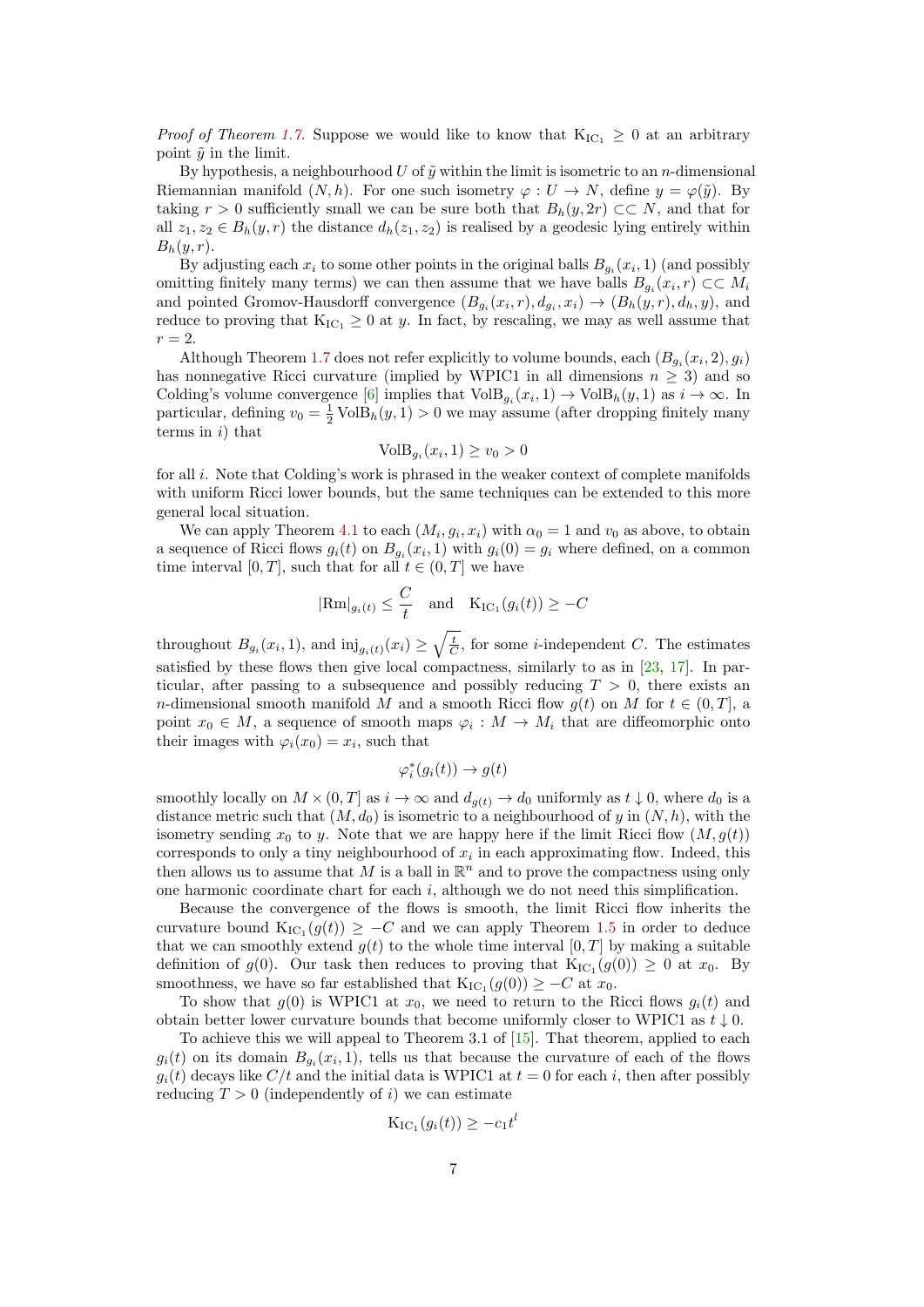at  $x_i$  for some  $c_1 < \infty$  and  $l > 1$  dependent on the curvature bound C. In other words, although we cannot hope for the property  $K_{IC_1} \geq 0$  to be preserved for a local Ricci flow without boundary conditions, we retain a lower bound for  $K_{IC_1}$  that can be made as close as we like to zero as  $t \downarrow 0$ . Moreover, this lower bound is independent of i and so can be passed to the limit  $i \to \infty$  to give

$$
K_{\mathrm{IC}_1}(g(t)) \geq -c_1 t^l
$$

at  $x_0$ . Because we established the time zero regularity of  $g(t)$ , this lower bound can now be passed to the limit  $t \downarrow 0$  to conclude that  $(M, g(0))$  is WPIC1 at  $x_0$ , as required.  $\square$ 

### References

- <span id="page-7-7"></span>[1] D. G. Aronson and P. Bénilan,  $Réqularity$  des solutions de l'équation milieux poreux dans  $\mathbb{R}^n$ . C. R. Acad. Sci. Paris, 288 (1979) 103-105.
- <span id="page-7-5"></span>[2] R. Bamler, A Ricci flow proof of a result by Gromov on lower bounds for scalar curvature. Math. Res. Letters, 23 (2016) 325–337.
- <span id="page-7-9"></span>[3] R. Bamler, E. Cabezas-Rivas and B. Wilking, The Ricci flow under almost nonnegative curvature conditions. Inventiones. 217 95–126.
- <span id="page-7-4"></span>[4] S. Brendle and R. Schoen, *Manifolds with*  $\frac{1}{4}$ -pinched curvature are space forms. J. Amer. Math. Soc. 22 (2009) 287–307.
- <span id="page-7-1"></span>[5] B.-L. Chen, Strong uniqueness of the Ricci flow. J. Differential Geom. 82 (2009) 363–382.
- <span id="page-7-13"></span>[6] T. H. Colding, Ricci Curvature and Volume Convergence Ann. Math. 145 (1997) 477–501.
- <span id="page-7-0"></span>[7] A. Deruelle, F. Schulze and M. Simon, On the regularity of Ricci flows coming out of metric spaces. To appear, JEMS. <https://arxiv.org/abs/1904.11870>
- <span id="page-7-6"></span>[8] J. R. Esteban, A. Rodriguez, J. L. Vazquez, A nonlinear heat equation with singular diffusivity. Comm. PDE. 13 (1988) 985–1039.
- <span id="page-7-2"></span>[9] G. Giesen and P. M. Topping, Ricci flows with unbounded curvature. Math. Zeit. 273 (2013) 449–460.
- <span id="page-7-3"></span>[10] G. Giesen and P. M. Topping, Ricci flows with bursts of unbounded curvature. Comm. Partial Differential Equations, 41 (2016) 854–876.
- <span id="page-7-11"></span>[11] R. Hochard, Short-time existence of the Ricci flow on complete, non-collapsed 3 manifolds with Ricci curvature bounded from below. [http://arxiv.org/abs/1603.](http://arxiv.org/abs/1603.08726v1) [08726v1](http://arxiv.org/abs/1603.08726v1)
- <span id="page-7-12"></span> $[12]$  R. Hochard, Théorèmes d'existence en temps court du flot de Ricci pour des variétés non-complètes, non-éffondrées, à courbure minorée. PhD thesis, University of Bordeaux (2019).
- <span id="page-7-8"></span>[13] S. Huang, M.-C Lee, L.-F. Tam and F. Tong, *Longtime existence of Kähler Ricci* flow and holomorphic sectional curvature. to appear, Comm. Anal. Geom. <https://arxiv.org/abs/1805.12328>
- <span id="page-7-10"></span>[14] Y. Lai, Ricci flow under local almost non-negative curvature conditions Adv. Math. 343 (2019) 353–392.